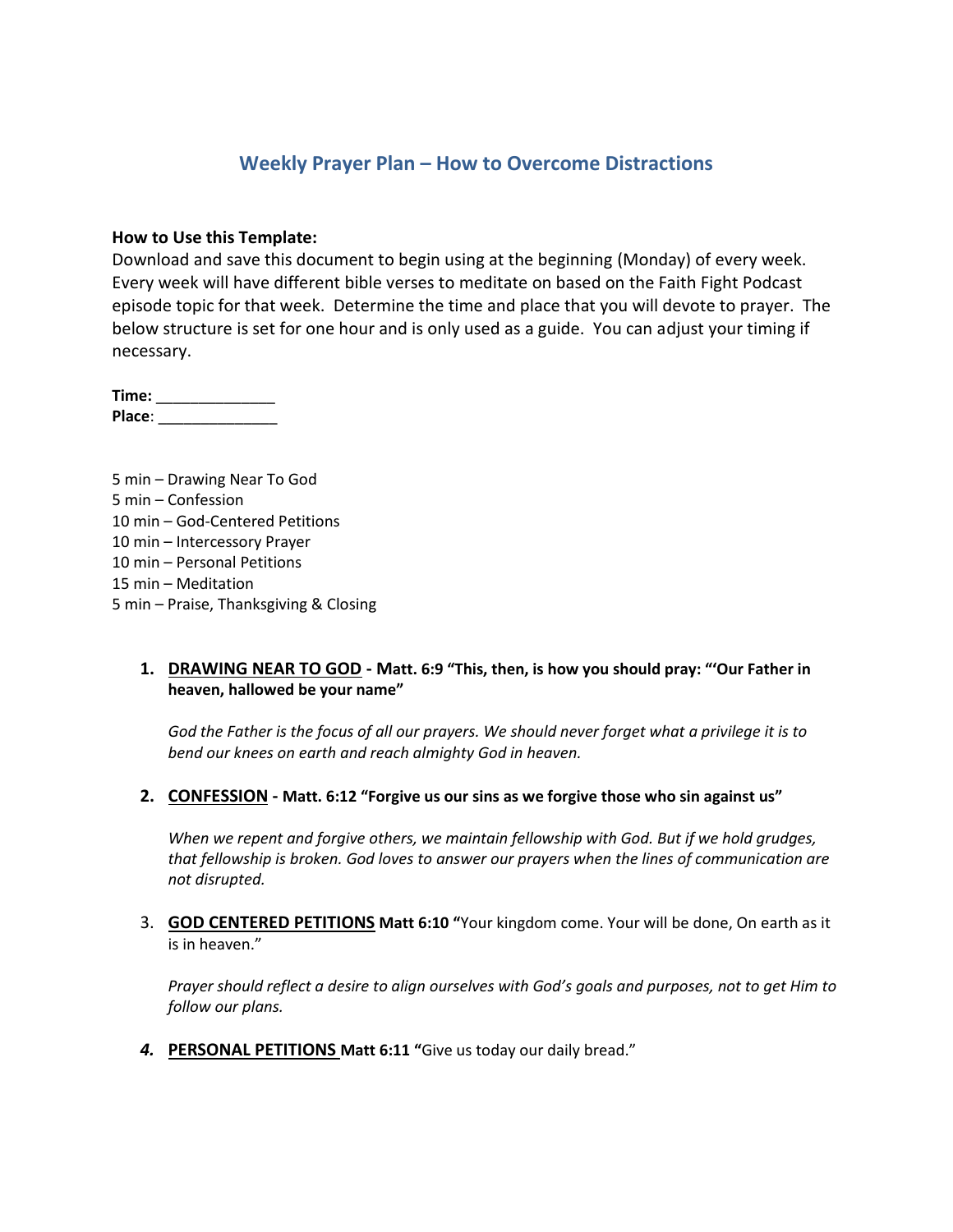*We are dependent upon the Lord for our needs and He wants us to come to Him with our requests.*

5. **MEDITATION Joshua 1:8** "Keep this Book of the Law always on your lips; meditate on it day and night, so that you may be careful to do everything written in it. Then you will be prosperous and successful."

*Meditation is thinking about the word of God to understand what it means in the context of the scripture and how it can apply to your life today. The Word of God is powerful enough to still be relevant in your life today even though it was written thousands of years ago.*

### **Read through the scripture passages for today as listed below:**

Meditational Verses Monday: Galatians 5:16-26 Tuesday: Luke 10:38-42 Wednesday: Matthew 6:24-34 Thursday: Mark 4:1-20 Friday: Proverbs 4:25-27 Saturday: Matthew 14:22-15 Sunday: 1 Peter 5:1-11

**Once you have read the scripture for today, write down your answer to the questions below or any other insight/revelation that you receive in your prayer journal.** 

- 1. Is there a promise to claim?
- 2. Is there a lesson to learn?
- 3. Is there a blessing to enjoy?
- 4. Is there a command to obey?
- 5. Is there a sin to avoid?
- 6. Is there a new thought to carry with me?
- **6. PRAISE & THANKSGIVING 1 John 5:14-15** "This is the confidence we have in approaching God: that if we ask anything according to his will, he hears us. And if we know that he hears us whatever we ask—we know that we have what we asked of him."

We can end our prayer time with confidence that God has heard our prayer and will *answer in His perfect timing. Demonstrate your faith in Him by showing thanks before you see the answer to your prayers.*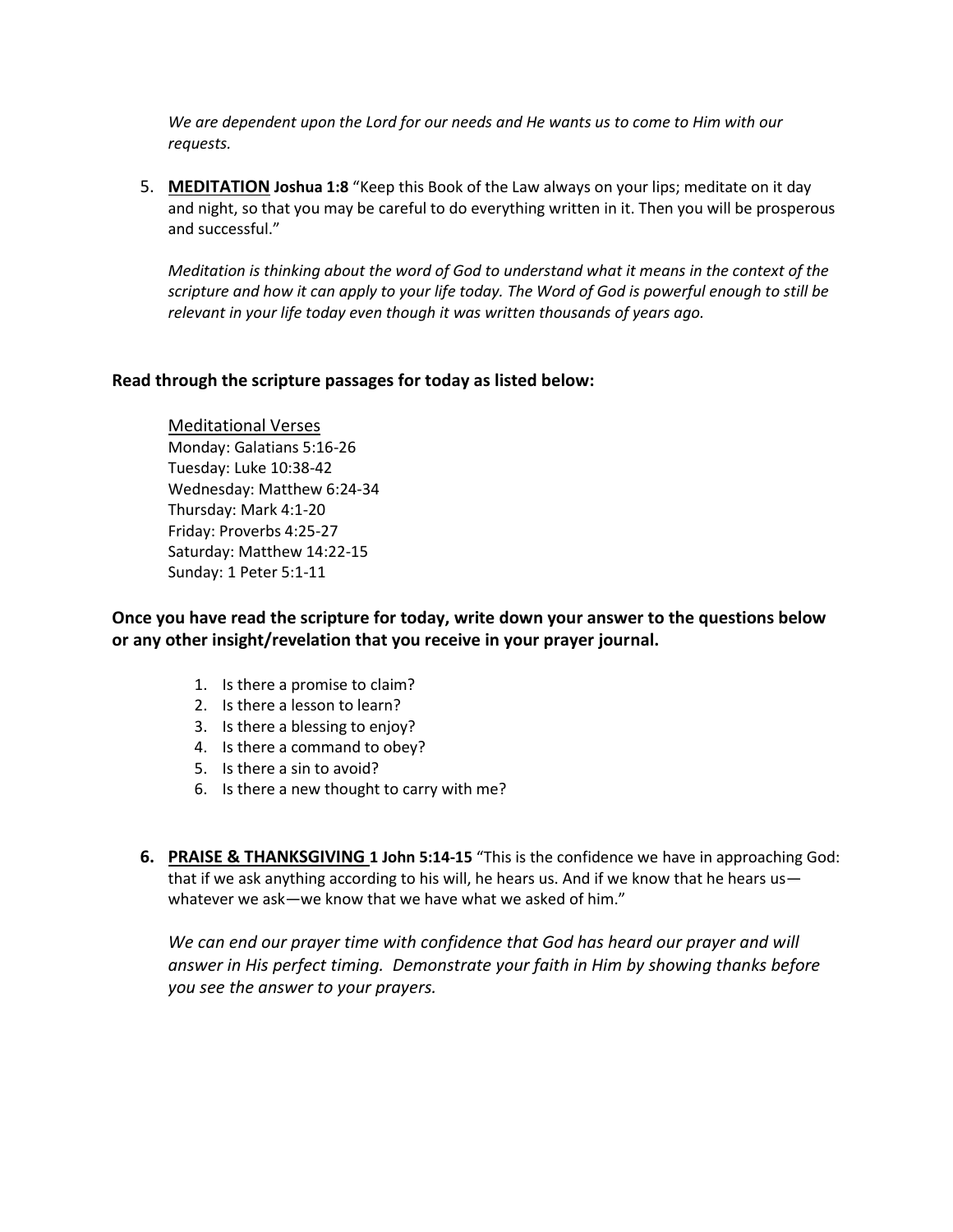# **Bible Verses & Notes - How to Overcome Distractions**

Distractions can come in so many different ways and can knock away and off from the plan that God has for us. Weather its doing our daily devotions attending our bible studies or missing church on Sunday. Distractions can come in and completely knock us off our game and pull us away from what God intended for us to do.

### *I say this for your own benefit, not to lay any restraint upon you, but to promote good order and to secure your undivided devotion to the Lord. - 1 Corinthians 7:35*

One of the things that this verse tells us is not to allow the desire to be married to become a distraction in your pursuit of spiritual things of God.

*But I say, walk by the Spirit, and you will not gratify the desires of the flesh. For the desires of the flesh are against the Spirit, and the desires of the Spirit are against the flesh, for these are opposed to each other, to keep you from doing the things you want to do. - Galatians 5:16-17*

To walk by the spirit is to discover gods view on a matter, decide to act on that divine perspective, and depend on the Holy Spirit to empower your obedience. In our decision-making we face the pull of living from two very different perspectives with different calls. The flesh and the spirit. The choices we make will lead to different outcomes and this is why we need to stay focussed on the walking in the Spirit and not be distracted by the ways of flesh and end up making the wrong decisions.

## *But seek first the kingdom of God and his righteousness, and all these things will be added to you. - Matthew 6:33 ESV*

This is a promise that many of us know. That when we seek God and his kingdom everything else that we need will be added to our lives. When we reverse the order and seek other things first we will miss out on God's best and also miss out on advancing his kingdom agenda. This is why seeking other things before seeking God is a distraction from what's really important.

"But Martha was distracted by all the preparations that had to be made. She came to him and asked, "Lord, don't you care that my sister has left me to do the work by myself? Tell her to help me!" "Martha, Martha," the Lord answered, "you are worried and upset about many things, but few things are needed—or indeed only one. Mary has chosen what is better, and it will not be taken away from her."

#### *Luke 10:40-42 NIV*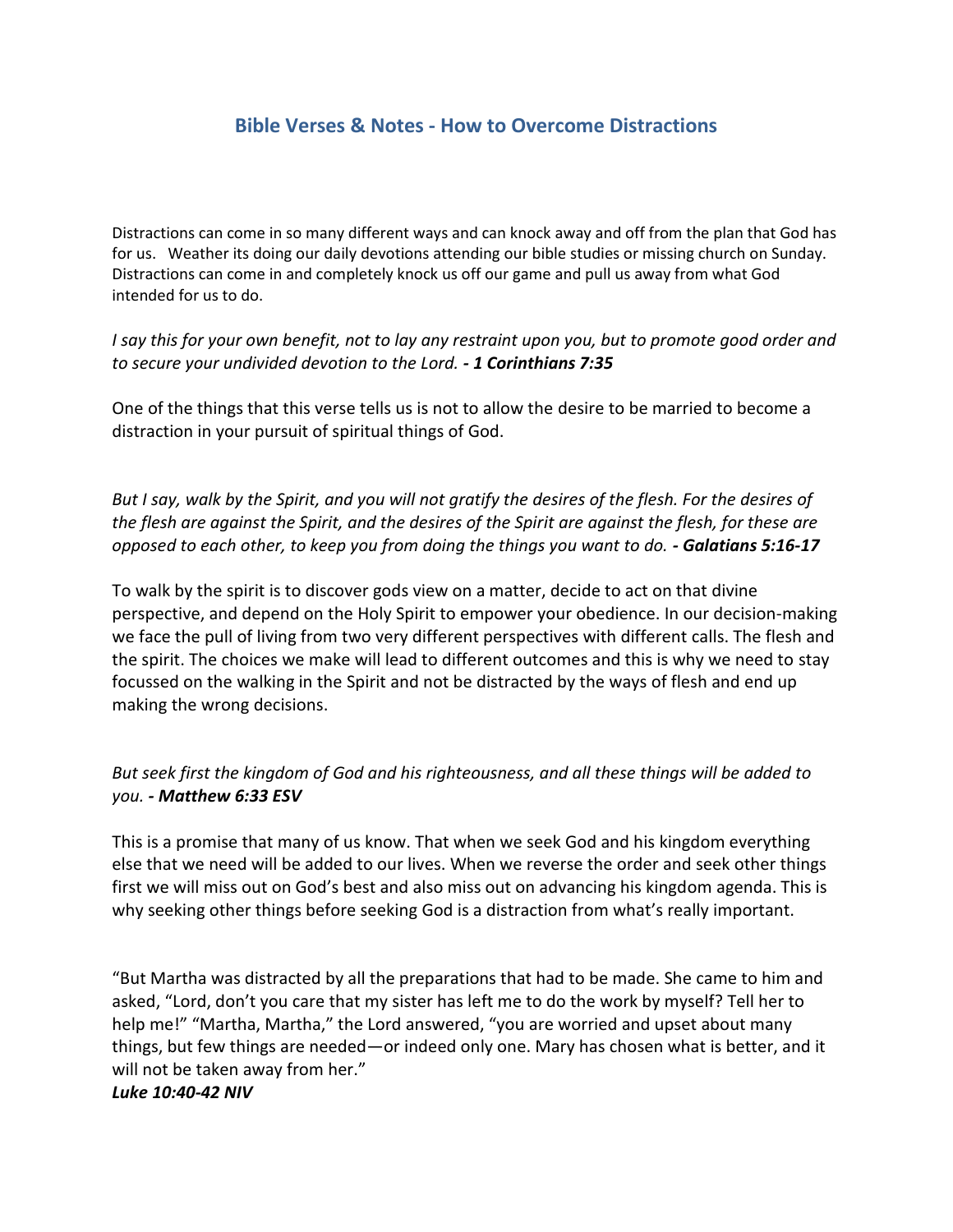So in these verses Martha was distracted by serving and doing things in the house window presence of Jesus was there. Mary chose to fellowship with Jesus which was the better option. And everything that we do we don't want to be distracted by just doing stuff and missing out on spending time in the presence of Jesus.

*Still others, like seed sown among thorns, hear the word; but the worries of this life, the deceitfulness of wealth and the desires for other things come in and choke the word, making it unfruitful. - Mark 4:18-19 NIV*

The seed that grows on rocky ground and among thorns represents believers who either through spiritual immaturity or attachments to worldliness failed to yield fruit in their lives. By being distracted by worldly things we are unable to actually bring forth spiritual fruit in our lives so don't let the cares of this world keep you from growing spiritually.

*Do not conform to the pattern of this world, but be transformed by the renewing of your mind. Then you will be able to test and approve what God's will is—his good, pleasing and perfect will. - Romans 12:2 NIV*

By being conform to the pattern of this world we will then think like the world. And if you are thinking like the world then we will not be able to think deeply and accurately about the things of God. As a result we are easily distracted to be focus on the things of the world and not on the things of God. So be mindful of this and be sure to transform your mind by reading the word of God.

*Since, then, you have been raised with Christ, set your hearts on things above, where Christ is, seated at the right hand of God. Set your minds on things above, not on earthly things. - Colossians 3:1-2 NIV*

Believers must be tuned in to the heavenly broadcasting network to receive the info need it for daily living. Take a good look at heavens perspective on every issue so you will know how you are to live on earth and not be distracted by meaningless pursuits.

*Let your eyes look straight ahead; fix your gaze directly before you. Give careful thought to the paths for your feet and be steadfast in all your ways. Do not turn to the right or the left; keep your foot from evil. - Proverbs 4:25-27 NIV*

This is Solomon's advice to his sons and also to us. We need to remember to keep our eyes straight ahead and look at the goal that is set before. We also need to think carefully about